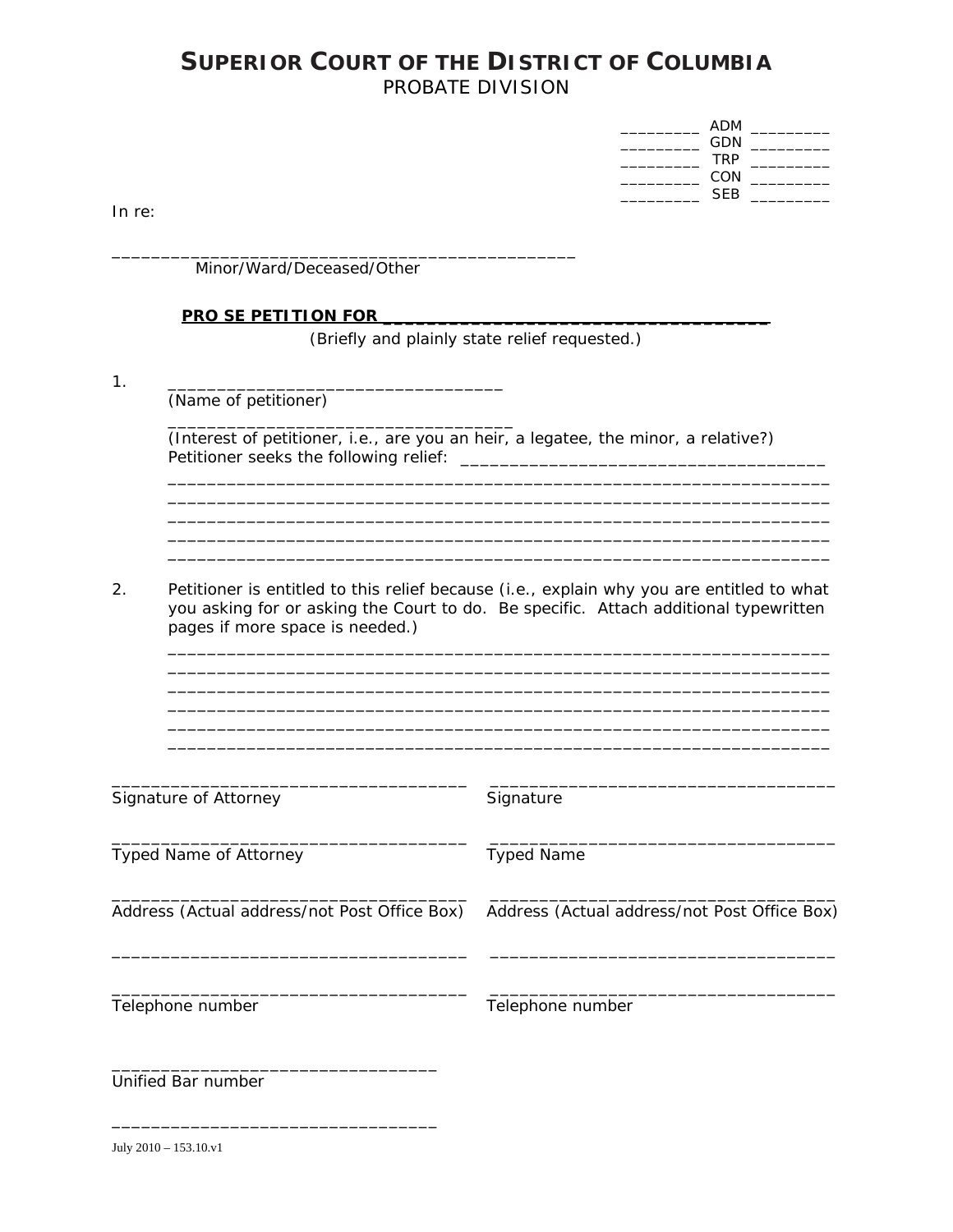### **VERIFICATION**

I, \_\_\_\_\_\_\_\_\_\_\_\_\_\_\_\_\_\_\_\_\_\_\_\_\_\_\_\_\_\_, being first duly sworn, on oath, depose and say that I have read the foregoing pleading by me subscribed and that the facts therein stated are true to the best of my knowledge, information, and belief.

Signature of petitioner

Subscribed and sworn to before me this \_\_\_\_ day of \_\_\_\_\_\_\_\_\_\_\_\_\_\_\_\_\_, 20\_\_\_\_\_\_.

 $\frac{1}{\sqrt{2}}$  ,  $\frac{1}{\sqrt{2}}$  ,  $\frac{1}{\sqrt{2}}$  ,  $\frac{1}{\sqrt{2}}$  ,  $\frac{1}{\sqrt{2}}$  ,  $\frac{1}{\sqrt{2}}$  ,  $\frac{1}{\sqrt{2}}$  ,  $\frac{1}{\sqrt{2}}$  ,  $\frac{1}{\sqrt{2}}$  ,  $\frac{1}{\sqrt{2}}$  ,  $\frac{1}{\sqrt{2}}$  ,  $\frac{1}{\sqrt{2}}$  ,  $\frac{1}{\sqrt{2}}$  ,  $\frac{1}{\sqrt{2}}$  ,  $\frac{1}{\sqrt{2}}$ 

 $\frac{1}{\sqrt{2}}$  , and the contract of the contract of the contract of the contract of the contract of the contract of the contract of the contract of the contract of the contract of the contract of the contract of the contra

Notary Public/Clerk

#### **CERTIFICATE OF SERVICE**

I certify that on the \_\_\_\_ day of \_\_\_\_\_\_\_\_\_\_\_\_\_\_, 20\_\_\_, a copy of this filing was either eServed in accordance with the provisions of Administrative Order 13-15 or served by first class mail, postage prepaid, on the following persons (list names and complete mailing addresses):

**Signature** 

 $\overline{\phantom{a}}$  ,  $\overline{\phantom{a}}$  ,  $\overline{\phantom{a}}$  ,  $\overline{\phantom{a}}$  ,  $\overline{\phantom{a}}$  ,  $\overline{\phantom{a}}$  ,  $\overline{\phantom{a}}$  ,  $\overline{\phantom{a}}$  ,  $\overline{\phantom{a}}$  ,  $\overline{\phantom{a}}$  ,  $\overline{\phantom{a}}$  ,  $\overline{\phantom{a}}$  ,  $\overline{\phantom{a}}$  ,  $\overline{\phantom{a}}$  ,  $\overline{\phantom{a}}$  ,  $\overline{\phantom{a}}$